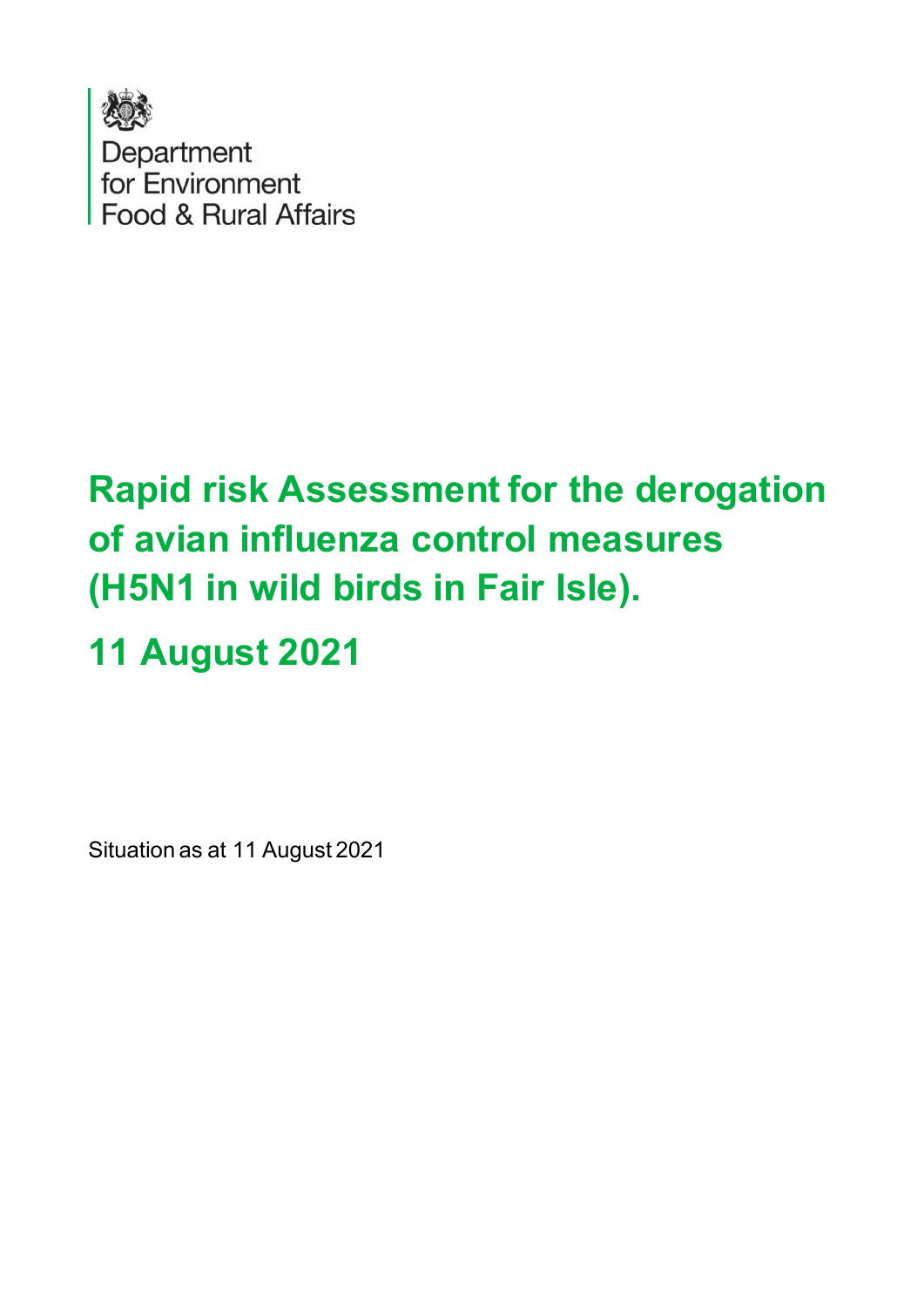

© Crown copyright 2021 You may re-use this information (excluding logos) free of charge in any format or medium, under the terms of the Open Government Licence v.3. To view this licence visit [www.nationalarchives.gov.uk/doc/open-government-licence/version/3/](http://www.nationalarchives.gov.uk/doc/open-government-licence/version/3/) or email [PSI@nationalarchives.gsi.gov.uk](mailto:PSI@nationalarchives.gsi.gov.uk) This publication is available a[t www.gov.uk/government/publications](http://www.gov.uk/government/publications)

Any enquiries regarding this publication should be sent to: [IADM@apha.gov.uk](mailto:IADM@apha.gov.uk) [www.gov.uk/defra](http://www.gov.uk/defra)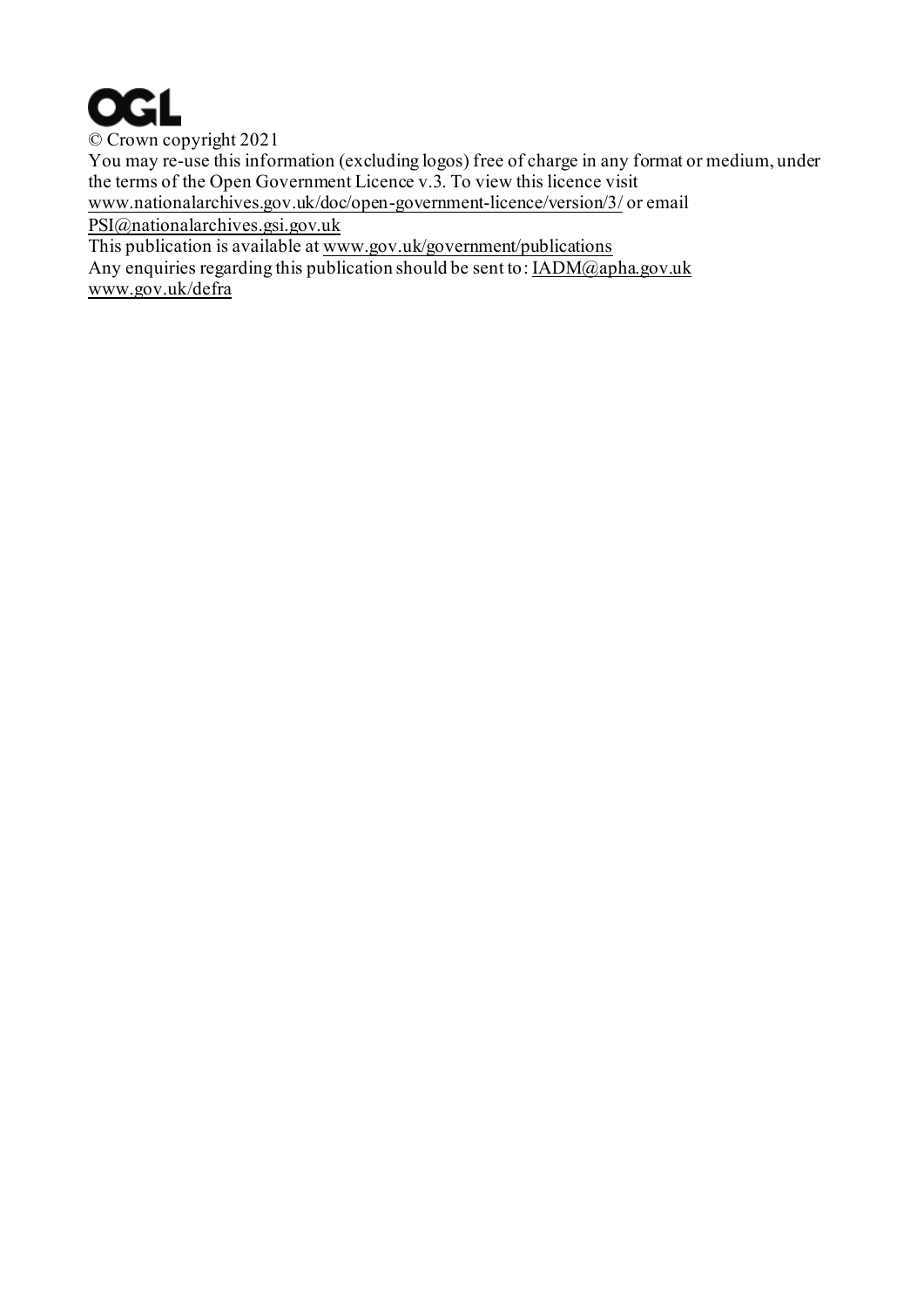## **Contents**

| Rapid Risk Assessment for the derogation of avian influenza control measures (H5N1 in |  |
|---------------------------------------------------------------------------------------|--|
|                                                                                       |  |
|                                                                                       |  |
|                                                                                       |  |
|                                                                                       |  |
|                                                                                       |  |
|                                                                                       |  |
|                                                                                       |  |
|                                                                                       |  |
|                                                                                       |  |
|                                                                                       |  |
|                                                                                       |  |
|                                                                                       |  |
|                                                                                       |  |
|                                                                                       |  |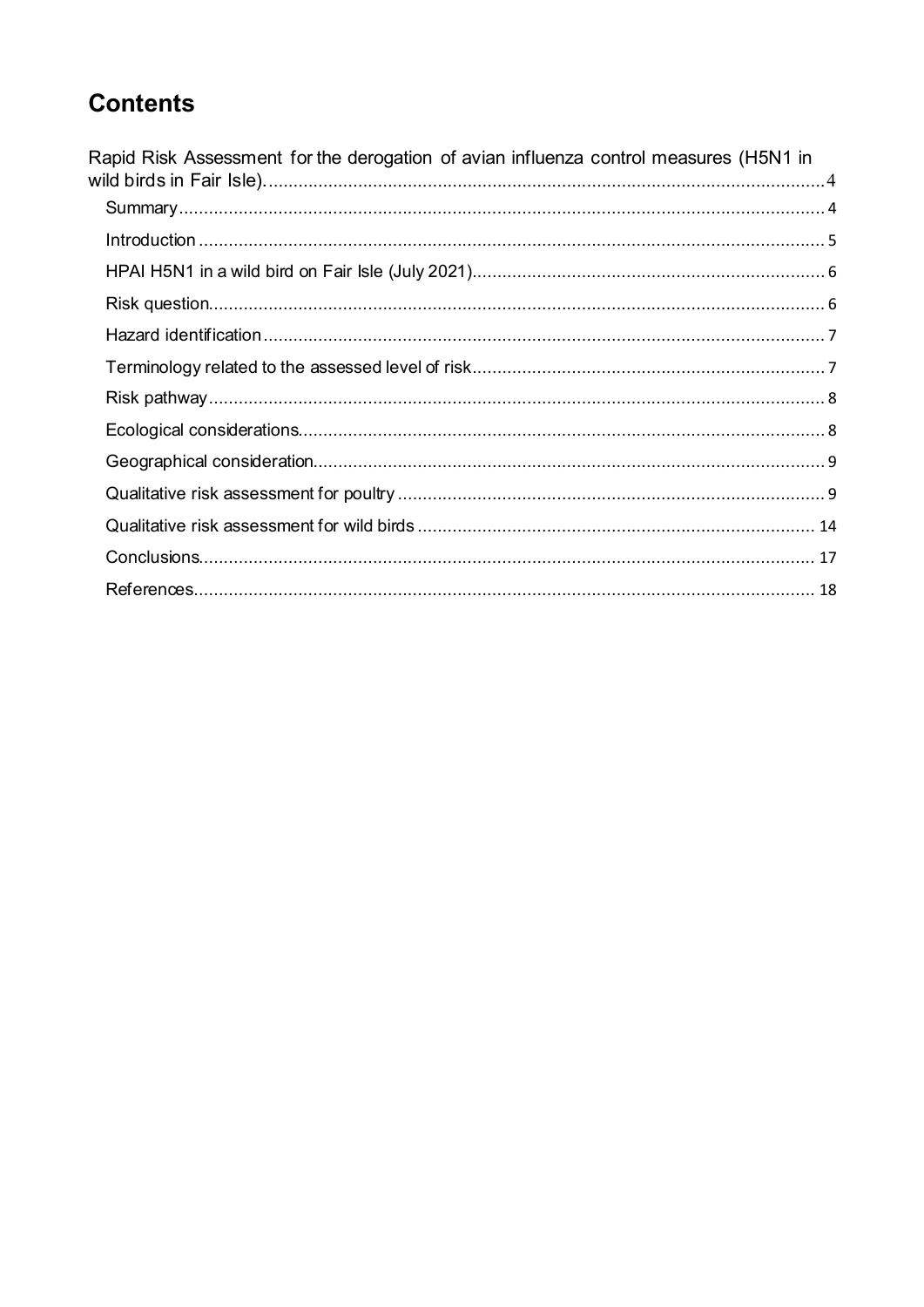## <span id="page-3-0"></span>**Rapid Risk Assessment for the derogation of avian influenza control measures (H5N1 in wild birds in Fair Isle).**

Date: 11/08/2021 Authors: Paul Gale, James Aegerter, Lévon Stephan, Ashley Banyard, Lauren Perrin and Ian Brown. Peer reviewed: Harriet Auty, Lucy Gilbert.

#### <span id="page-3-1"></span>**Summary**

Currently (10 August 2021), the risk of introduction of highly pathogenic avian influenza (HPAI) H5 infection in poultry in the UK is LOW with medium uncertainty for sub-optimal biosecurity and low uncertainty with stringent biosecurity. While the risk across the UK of HPAI infection in wild birds is currently LOW, this represents an average, and there will be spatial variation with localised foci of infection. It should be noted that LOW is defined as "rare, but does occur" and therefore sporadic outbreaks in wild birds are to be expected particularly given the increased incidence during the winter/spring from last season's unprecedented HPAI H5 epizootic making the likelihood of sporadic cases higher in a long tail through the summer months.

Three great skua (*Stercorarius skua*) carcases found on Fair Isle (Shetland, Scotland) on 20th July 2021, have tested positive for HPAIV H5 with one testing positive following virus isolation for H5N1.A rapid qualitative risk assessment is presented here to support considering whether this finding in wild birds on Fair Isle warrants a derogation from applying restriction zones. This risk assessment assumes that the HPAI H5N1 is the contemporary 'European' strain of HPAI H5N1, which has previously been detected in rooks (*Corvus frugilegus*) in Scotland, wild birds in England and game birds in Scotland.

This rapid risk assessment takes into account the unique geographical and ecological considerations of great skuas on Fair Isle. Firstly, Fair Isle is a small island between Orkney and Shetland. It is 4.8 km x 2.4 km. There is no record of any poultry within 10km of the map reference for the wild birds on Fair Isle although there are backyard poultry, including chickens. Secondly, great skuas are seabirds, only visiting Fair Isle during the spring and summer to breed. In addition to eating fish and live wild seabirds, they also steal food from other seabirds, mainly northern gannets (*Morus bassanus*) which is known as kleptoparasitism, during which there may be direct contact between the skua and the live seabird, which generally escapes, and which therefore could become infected. It should be emphasised that great skuas are not like gull species and should more be viewed like birds of prey in terms of feeding although they are not solitary and they breed on Scottish islands including Fair Isle in extended but well defined localised colonies. They are seabirds but, unlike gulls, great skuas do not visit poultry premises, except under exceptional and very rare circumstance for example when they are blown inland by bad weather (wrecks) during autumn migration.

It is shown here that the risk of HPAI H5N1 from great skuas at the breeding colony to commercial poultry in the potential 1 km, 3 km and 10 km zones is NEGLIGIBLE (low uncertainty) because there are no commercial poultry within 10 km of the great skuas' breeding colony. The risk to commercial poultry in the "free area" outside the 10 km zone is VERY LOW, reflecting not only the very low probability that great skuas fly inland to visit commercial poultry premises but also the large distances from the breeding colony on Fair Isle to the nearest mainland. The uncertainty is low reflecting the wealth of information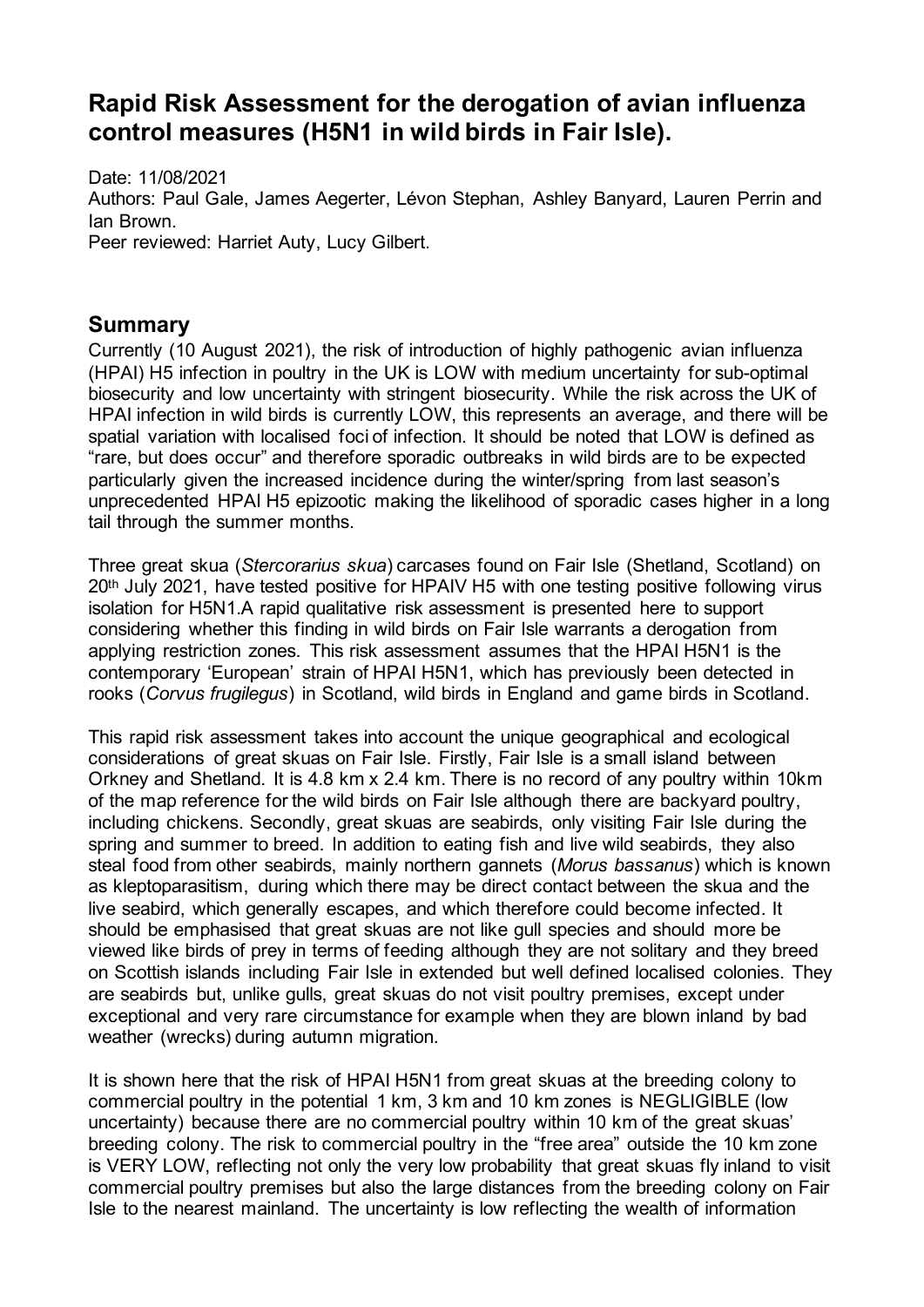from ringing studies on great skua migration patterns and the species' preference for pelagic habitat. The risk to commercial poultry from great skuas is therefore lower than that to commercial poultry across the UK in general (currently 10 Aug 2021, LOW). The risk to non-commercial backyard poultry in the potential 1 km and free area (>10 km) zones from the great skuas is assessed to be LOW (medium uncertainty) again reflecting the low probability of skuas flying inland (except on Fair Isle itself) but noting that in very rare circumstances great skuas have attacked poultry. It should be emphasized that backyard poultry on Fair Isle do not pose an onward disease risk. The risk to backyard poultry is NEGLIGIBLE in the 3km and 10 km zones where there is just sea. The risk to wild birds through kleptoparasitism by great skuas is assessed to be MEDIUM (occurs regularly) with medium uncertainty in the 1 km and 3 km zones but LOW at 10 km and in the free area. The risk to other seabirds, including other great skuas, on Fair Isle (within the 3 km zone) is assessed to be MEDIUM (occurs regularly) with low uncertainty. This risk falls to LOW outside the 3 km zone although this may be an over-estimate because the HPAIV H5N1 strain adversely affects great skuas with many apparently succumbing to clinical disease with mortalities being seen. Therefore, infected birds may not be capable of flying long distances, hence containing direct transmission of disease to other wild birds to Fair Isle itself.

#### <span id="page-4-0"></span>**Introduction**

In total, three great skua (*Stercorarius skua*) carcases found on Fair Isle (Shetland, Scotland) on 20<sup>th</sup> July 2021, have tested positive for HPAIV H5 with one testing positive following virus isolation for H5N1. At least 65 dead great skuas have been found on Fair Isle since the first reports on the 10 July 2021. This finding possibly represents a new species of bird in HPAI H5 epizootics and this is a new location in the current (2020/21) HPAI H5 epizootic.

In relation to considering whether the finding in wild birds on Fair Isle warrants a derogation from applying restriction zones, a rapid qualitative risk assessment is presented here. This risk assessment assumes that the HPAI H5N1 is the contemporary 'European' strain of HPAI H5N1, which has previously been detected in rooks (*Corvus frugilegus*) in Scotland, wild birds in England and game birds in Scotland. The H5N1 genome from one of the skuas has been sequenced. The HA fragment shares high sequence identity (>99%) with the Glenrothes pheasant report case (AIV2021 03), the chicken report case from England (AIV2020\_12) and the H5N1 wild bird sequences detected over the 20/21 winter period. As such, the HA gene is the same as that previously reported for H5N1 report cases namely that it is the **European H5N1** which clusters with the Eurasian H5Nx sequences from 2020/21 (H5N8; H5N5) and belong to the same sub-family or clade. The 2020 incursion viruses belong to clade 2.3.4.4b which are distinct from recent and historical H5N1 HA sequences (which belong to different clades with greater public health risk) obtained from south-east Asia. Furthermore, all eight gene segments are very closely related to those of contemporary UK viruses supporting the likelihood of locally acquired exposure/infection. Public Health England has confirmed that the risk to public health is very low (H5N5, H5N1) to low (H5N8) for the three HPAI strains detected and characterised to date in GB.

This rapid risk assessment takes into account the unique geographical and ecological considerations of great skuas on Fair Isle. Firstly, Fair Isle is a small island between Orkney and Shetland. It is 4.8 km x 2.4 km. There is no record of any poultry within 10km of the map reference for the wild birds on Fair Isle although there are backyard poultry, including chickens. Secondly, great skuas are seabirds, only visiting Fair Isle during the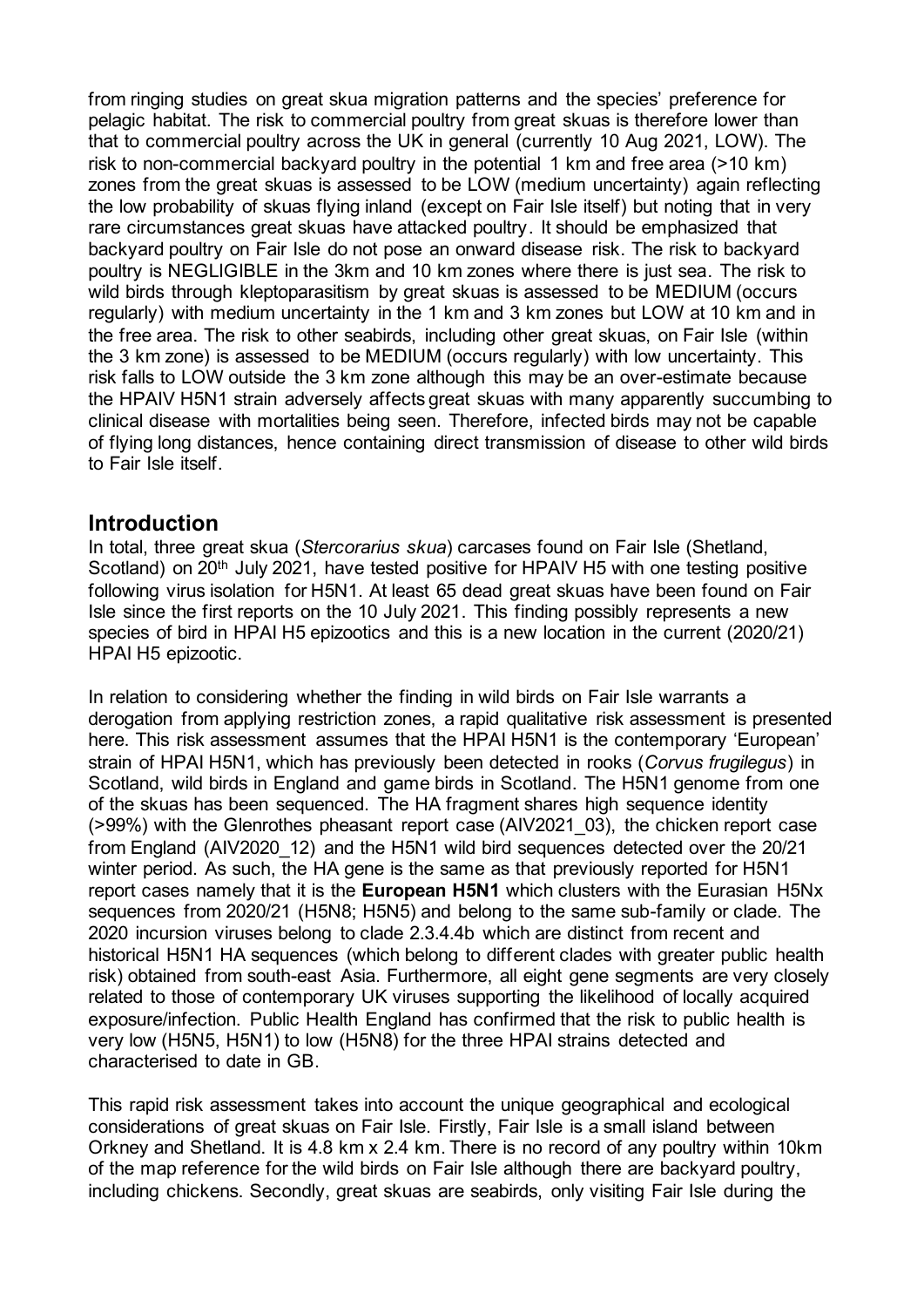spring and summer to breed. They typically feed on discards from fishing boats in Shetland and predate other birds (especially fulmars and puffins) and rabbits. However, they do steal food from other seabirds, mainly northern gannets (*Morus bassanus*) which is known as kleptoparasitism, during which there may be direct contact between the skua and the live seabird, which generally escapes, and which therefore could become infected. It should be emphasised that great skuas are not like gull species and should more be viewed like birds of prey in terms of being top predators (Church et al. 2019). Although Great skuas breed on Scottish islands including Fair Isle in extended but well defined localised colonies. They are seabirds but, unlike gulls, great skuas do not visit poultry premises, except under exceptional and very rare circumstance for example when they are blown inland by bad weather (wrecks) during autumn migration.

## <span id="page-5-0"></span>**HPAI H5N1 in a wild bird on Fair Isle (July 2021)**

- There was no known presence of HPAI H5N1 in the area in recent months, with the last confirmed report in Scotland involving three rook carcases around a rookery in Fife between the 5<sup>th</sup> and 13<sup>th</sup> April 2021.
- The great skuas concerned are migratory and are present on Fair Isle between April and September each year where they nest in a large extended colony on a hill side where the carcases were found. They are sea birds and the great skua populations in Scotland are known to winter off the coast of north-west Africa (Magnusdottir et al. 2011). It is possible the skuas were infected by predating/scavenging/eating diseased seabirds and waterfowl including ducks, geese and swans (and great skuas are known to attack greylag geese for example on Shetland) or from faecal contamination from infected waterfowl feeding in the same freshwater lagoons as used by the skuas to bathe. Great skuas regularly bathe very close together in large numbers (50+) at a favoured freshwater site (P Gale, personal observations).
- Southward movement of great skuas from breeding areas on Scottish islands starts as early as July, with immature birds departing first. They are followed in August by failed breeders and the first fledglings. Most chicks and adults have left by the end of September, although a few chicks may not fledge until October.
- There is currently no AIPZ and no housing order in the UK, so poultry and captive birds are able to be outside and free-ranging.
- No ban on hunting or wildfowling is considered necessary (risk assessment concerning this has been published), as it would not increase likelihood of spread.
- There is no record of any poultry within 10 km of the map reference for the wild birds in Fair Isle although there are known to be backyard poultry.
- Public Health England has confirmed that the risk to public health is very low (H5N5, H5N1), to low (H5N8), for the three HPAI strains detected and characterised to date in GB.

## <span id="page-5-1"></span>**Risk question**

*Taking into account any geographical and ecological considerations of the infected bird species, what is the likelihood of spread from these wild bird findings, leading to exposure of commercial or non-commercial poultry premises, other captive birds or wild birds to HPAI H5Nx; within a 1 km, 3 km or 10 km zone of the wild bird finding, compared to the background level of risk outside the 10 km zone?*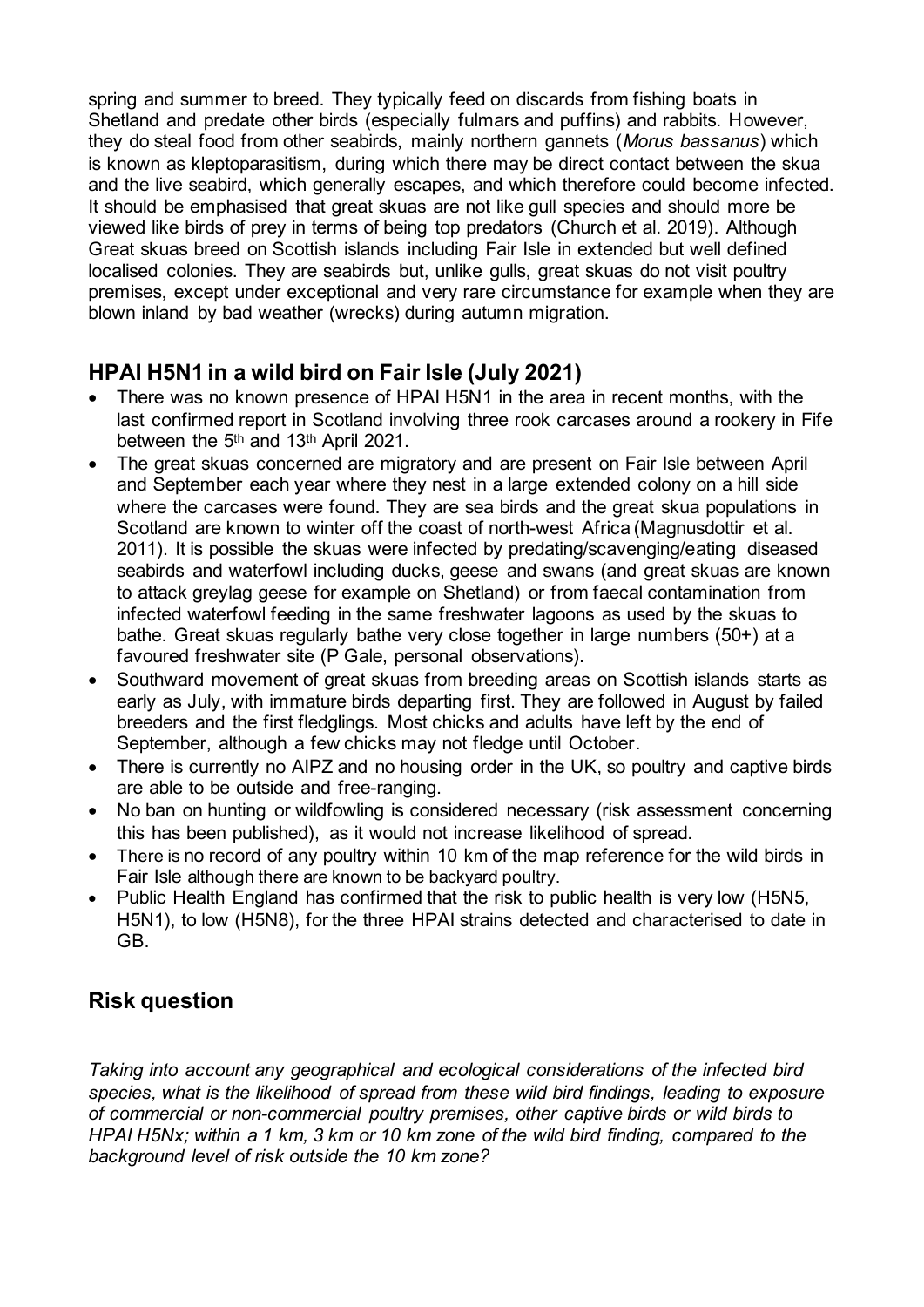## <span id="page-6-0"></span>**Hazard identification**

The hazard is highly pathogenic avian influenza H5Nx virus.

HPAI H5 was reported widely in the EU and the UK during the autumn and winter of 2020/2021 with the last cases in wild birds in the UK in early April (three dead rooks in Fife) and the last outbreaks in poultry/captive birds in the UK at the end of March. The virus most commonly implicated was HPAI H5N8, belonging to clade 2.3.4.4B, is not identical to that detected widely in the UK and globally in 2016/2017. Other related H5 viruses, including HPAI H5N1, have also been detected in Europe, but less frequently and in lower numbers. Nevertheless, the species susceptibility and clinical signs are similar. Tissue tropism for the brain and gastro-intestinal tract is seen, as well as the respiratory tract. While birds may start to become infectious after just 24 hours, a latent period of 1-2 days is more likely (i.e. time between infection and shedding virus) and detection on a farm could be assumed as around 5-7 days based on mortality thresholds (Salvador et al. 2020).

Currently (August 2021) HPAI H5 is still detected sporadically in wild birds particularly in southern Scandinavia and countries surrounding the Baltic Sea. Cases starting since 1 July 2021 include northern eider ducks (*Somateria mollissima*) and unidentified geese in Norway and Sweden and herring gulls (*Larus argentatus*) and white-tailed eagle (*Haliaeetus albicilla*) in Finland and are indicative of sporadic low levels of localised infection. It is not known whether the virus is being maintained in these birds or whether they are exposed to residual infectivity in the environment. With such heavy infection pressure over the winter and into the spring, a small number of cases would be expected in a residual tail through the summer. HPAI H5N1 has been reported in eagle species in Finland (detected mid-May).

Other HPAI H5 viruses circulating in the Europe in the last few years (H5N1, H5N5 and H5N6) are the result of reassortment events between the HA gene of the H5N8 virus and European origin NA genes of LPAI viruses.

The recent EFSA assessment (EFSA et al., 2020) reports that the reassortant A(H5N1) virus identified in EU/EEA countries has acquired gene segments from low pathogenic viruses and is not related to A(H5N1) viruses causing human infections outside of Europe (e.g. clade 2.3.2.1c).

## <span id="page-6-1"></span>**Terminology related to the assessed level of risk**

For the purpose of the risk assessment, the following terminology will apply (OIE, 2004):

| Negligible | So rare that it does not merit to be considered |
|------------|-------------------------------------------------|
| Very low   | Very rare but cannot be excluded                |
| Low        | Rare but does occur                             |
| Medium     | <b>Occurs regularly</b>                         |
| High       | Occurs often                                    |
| Very high  | Event occurs almost certainly                   |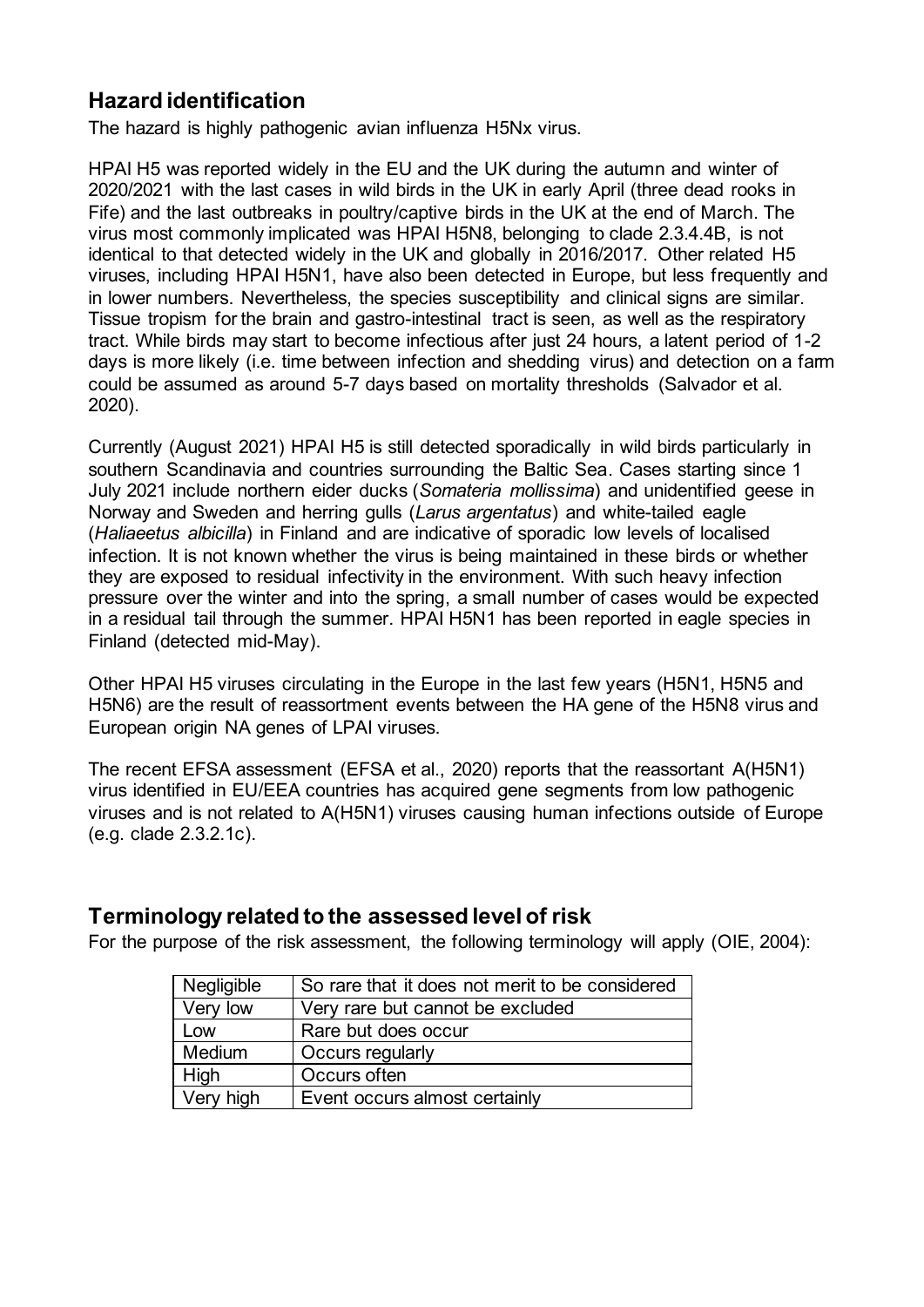## <span id="page-7-0"></span>**Risk pathway**

The objective is to assess the additional risk to poultry and other wild birds from infected great skuas at the breeding colony on Fair Isle, which is additional to the background risk to poultry from other wild birds. The risk pathway for exposure of poultry is set out below.



Great skuas in addition to scavenging fish discards and predating other seabirds, wildfowl and rabbits, may steal food from other seabirds, mainly gannets in kleptoparasitism, during which there may be direct contact between the skua and the live seabird, which generally escapes, and which therefore could become infected. The risk pathway for exposure of live wild birds by kleptoparasitism is set out below.



## <span id="page-7-1"></span>**Ecological considerations**

#### *Feeding*

Skua species are best known to most birdwatchers as pirates and predators, but in fact they display a remarkable diversity of feeding methods, from traditional kleptoparasitism (stealing food from other seabirds) to predation on rabbits, seabird adults, eggs or chicks, passerines, waders and game birds of the tundra, and scavenging dead mammals or birds (Furness 1987, Church et al. 2019). Furness (1987) cites an example of a half-grown great skua regurgitating an entire arctic skua chick. The diet of great skuas in the North Sea has changed markedly from the 1970s to the 2010s from sandeels to live seabirds as the sandeels became virtually absent from the 1980s onwards (Church et al 2019) with increasing cannibalism of each other's chicks. The main feeding method of great skuas in Shetland/Orkney is discards from fishing boats. Although discards have been officially banned since 2019, skuas still feed mainly on fish (which in 2017 accounted for >60% of their diet (Church et al 2019)) via escapes from nets, presumed continuing illegal discarding, and stealing from gannets (kleptoparasitism). The proportion of their diet that is other birds and rabbits has increased significantly since the fishery discard ban (L. Gilbert unpublished data). When a great skua finds a dead seabird at sea it will attempt to defend it from other birds, although a second great skua may be tolerated as they work together to tear the corpse apart. During the autumn and on migration, birds generally feed at coastal or offshore sites on the way, often scavenging from fish boats a few kilometres from the coast. Indeed, they may be far enough out to sea that bird-watchers on the coast of Northumberland and Durham see very few compared to fishermen from fishing boats based in Sunderland. In fact, great skuas have an aversion to coasts during migration (Furness 1987).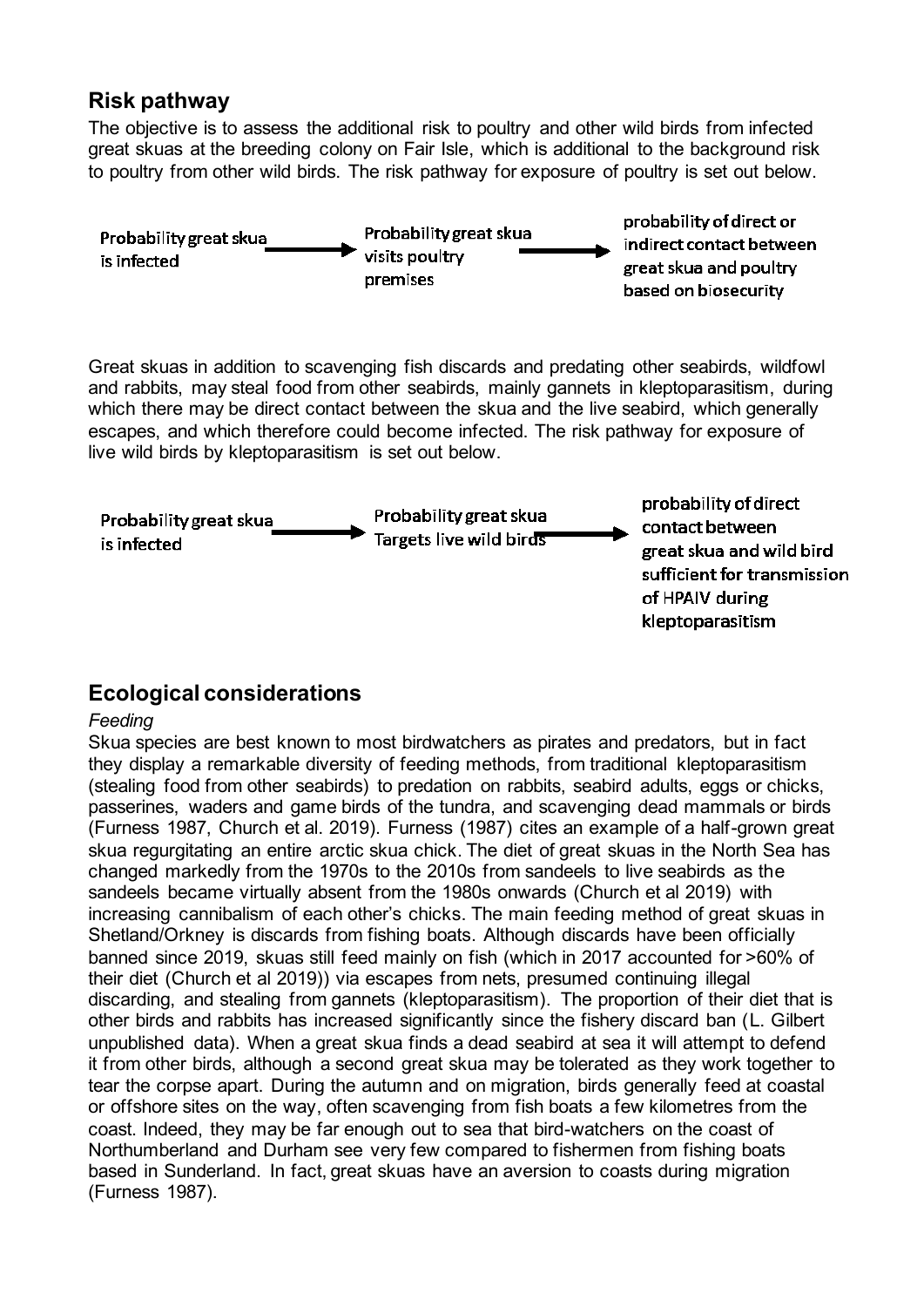#### *Great skua migration patterns*

Great skua migration patterns are well known because of some 1,500 recoveries of birds ringed as chicks in the northern isles of Scotland (Furness 1987). For example, great skuas ringed as chicks on Foula, Shetland, have been found on Fair Isle, England, Algeria, Morocco, Malta, USSR, Switzerland, Spain, Madeira, Guyana, France and Greenland. Virtually all British great skuas migrate south down the coast of Europe, with very few heading to North America. Southward movement of great skuas from breeding areas starts as early as July, with immature birds departing first. They are followed in August by failed breeders and the first fledglings. Most chicks and adults have left by the end of September, although a few chicks may not fledge until October.

During autumn, some great skua chicks move rapidly south with a few recovered over 3,000 km from Foula by the end of August in the year in which they hatched. Others may be recovered in Shetland as late as December. Strong winds and bad weather may cause "wrecks" when large numbers are driven over the coast of Europe by bad weather and may be recovered far into central Europe. One example cited by Furness (1987) was a young great skua rescued from a central reservation of a motorway in West Germany in October of its first year. Another inland recovery was a young great skua shot while attacking chickens in the yard of a farmhouse in West Germany (Furness 1987).

#### <span id="page-8-0"></span>**Geographical consideration**

Fair Isle is a small remote island between Orkney and Shetland. It is roughly equidistant from Sumburgh Head, some 38 km (24 mi) to the northeast on the Mainland of Shetland and North Ronaldsay, Orkney, some 43 km (27 mi) to the southwest. It is 4.8 km x 2.4 km. Previously in the rapid risk assessment for rooks in Fife, the inverse square law was used to estimate the probability of rooks being infected as a function of the distance from the rookery. That was on land in Fife with extensive fields. It is unlikely that the great skuas restrict themselves to Fair Isle (or indeed limit their flights to around its coastline searching for food). This is because great skuas on Shetland feed on fish (discards from fishing boats, kleptoparasitised from gannets see above), other seabirds and therefore fly out to sea. The skuas also migrate south from Fair Isle between July and September dispersing around the coast of the UK. It is concluded that the inverse square law approach is appropriate even though some of the 1 km and much of the 3 km zones are over the sea and not on land.

## <span id="page-8-1"></span>**Qualitative risk assessment for poultry**

#### **Probability wild bird/great skua is infected**

The route(s) of transmission to the skuas on Fair Isle is not known but could feasibly occur through scavenging/eating infected dead/live seabirds on Fair Isle itself or in some other part of Scotland or even the Baltic Sea. They could also have been infected through environmental exposure during bathing at freshwater sites where previously infected waterbirds (greylag geese or whooper swans) on neighbouring Shetland or on Fair Isle itself could have been feeding. Greylag geese and a few whooper swans along with other waterbird species breed on Mainland Shetland, for example. It is assumed the skuas in the 1 km zone on Fair Isle have a high probability of carrying infection. This would include those at the breeding colony.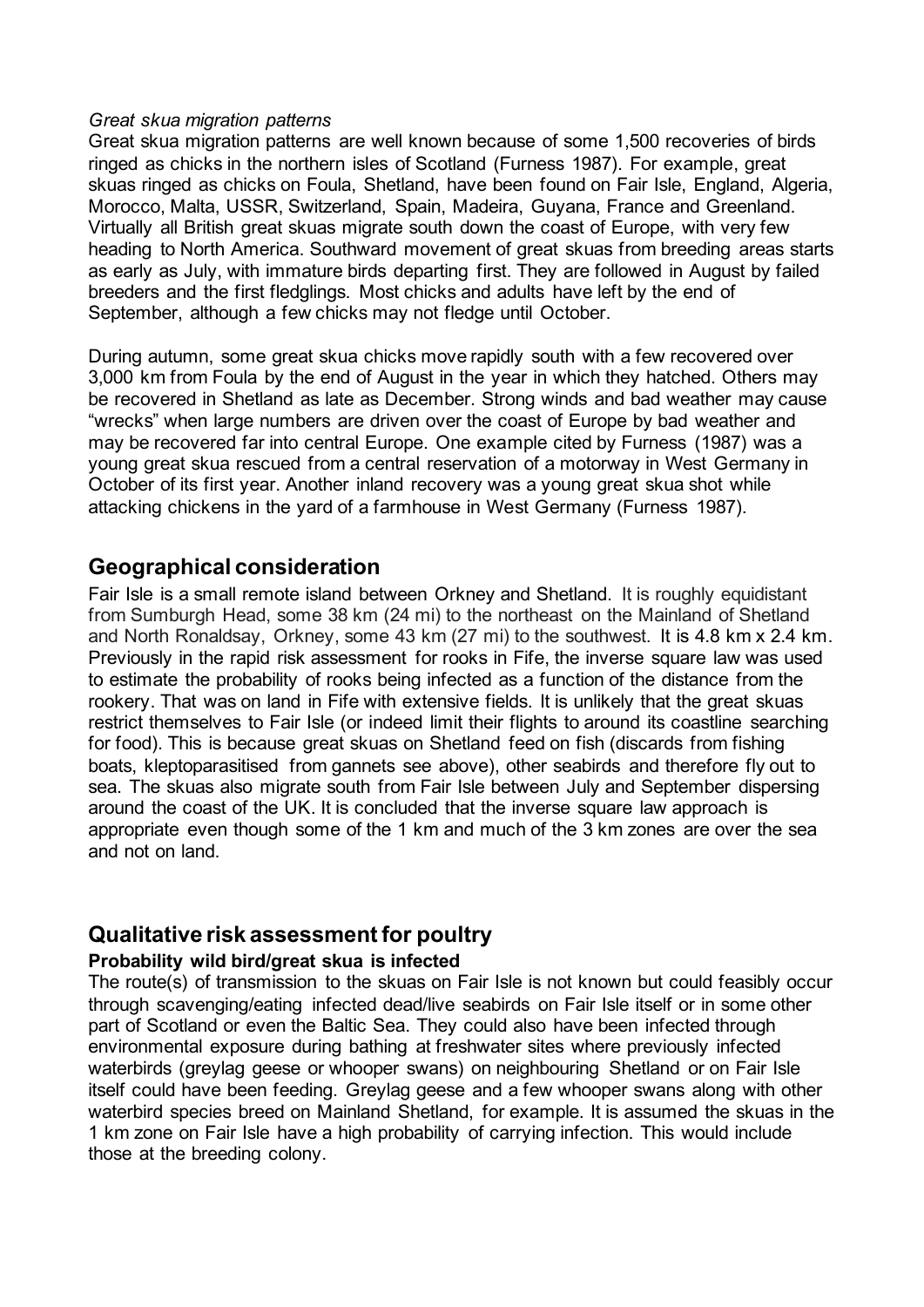The risk of HPAI H5 in wild birds across UK is currently (10 August 2021) LOW, which is defined as "rare but does occur". Therefore, there will be positive wild birds still present in parts of the UK, although none have been detected since April. The LOW level is in effect an average across the UK, and there will be spatial variation, with areas with no wild bird cases, and areas with foci of infection. Where there are foci of infection, local risk levels will be higher than the average. This is particularly so for HPAI H5Nx introduced into a colony-breeding species such as great skuas at a local site, and indeed three carcases tested positive for HPAIV H5 with many more carcases being found. It is therefore assumed that the risk for wild birds is HIGH in the 1 km zone (due to high prevalence in great skuas and perhaps other wild bird species, although scavenging gulls which may feed on the carcases are not common on Fair Isle, Parnaby 2016). Great skuas fly relatively long distances to search for food. By assuming the probability that skuas are infected is HIGH within the 1 km zone, this overcomes the need to consider mechanisms of transmission from skua-to-skua; which could include faecal-oral routes and direct contact through display or squabbling or consumption of carrion including great skua carcasses and increasingly cannibalism, especially through eating each other's chicks.

However, this risk (represented conceptually as the number of infected skuas/wild birds per square kilometre) will rapidly drop with distance from the breeding colony, as the birds become dispersed and diluted with non-infected wild birds. It is assumed here that the risk drops according to the "inverse square law"; because the surface area of land (and surrounding sea) where the skuas could fly increases with the square of distance. Thus, at 3 km there would be ~10-fold drop in risk, and at 10 km there would be ~100-fold drop in risk. Thus, it is assumed that the probability that a great skua is infected is MEDIUM within the 3 km zone, but LOW within 10 km zone and in rest of UK. While there could be differences in local geography, particularly with extensive sea surrounding a small island like Fair Isle, the important point is that the risk of skuas being infected decreases from high to low as with a kernel. Skuas may fly many miles in search of fishing boat discards and the risk in the free area outside of 10 km from the infected skuas at the breeding colony is therefore assumed to be LOW (rather than very low or negligible if they stayed on Fair Isle all the time). This is the same risk level as that of the wild birds in the UK (currently 10 August 2021). Of course, if the infected skuas are unable to make long flights due to morbidity or even fly at all if severely affected by the virus, then the probability of infectivity outside Fair Isle itself will be greatly reduced.

#### **Probability of great skuas visiting poultry premises**

The probability of a great skua visiting a commercial poultry premises would be LOW or even VERY LOW. This is because great skuas typically feed and/or migrate several kilometres out to sea, and only rarely come inland (except to breed). That is not to say the occasional great skua does not land at coastal sites for example on shingle beaches during migration (P Gale personal observations). It may be those individual birds that are not well tend to land at coastal sites during migration while the fitter birds keep out to sea. It appears that those great skuas infected with HPAIV H5N1 do show clinical signs and morbidity such that flying ability is impaired. Thus, infected birds would be even less likely to venture inland where poultry premises would be located. Great skuas would not be interested in poultry feed but would go near poultry if they happened to spot opportunistically a chicken to kill or a dead chicken to scavenge. There is the single example (see above) of a young great skua actually attacking chickens at a farm in West Germany. This could happen with backyard birds. However, such events are extremely rare and most great skuas feed several kilometres out to sea during the autumn migration. Only after extreme bad weather when seabirds are blown inland (so called wrecks) would a great skua be likely to fly over farmland, where if starving could attack live poultry as a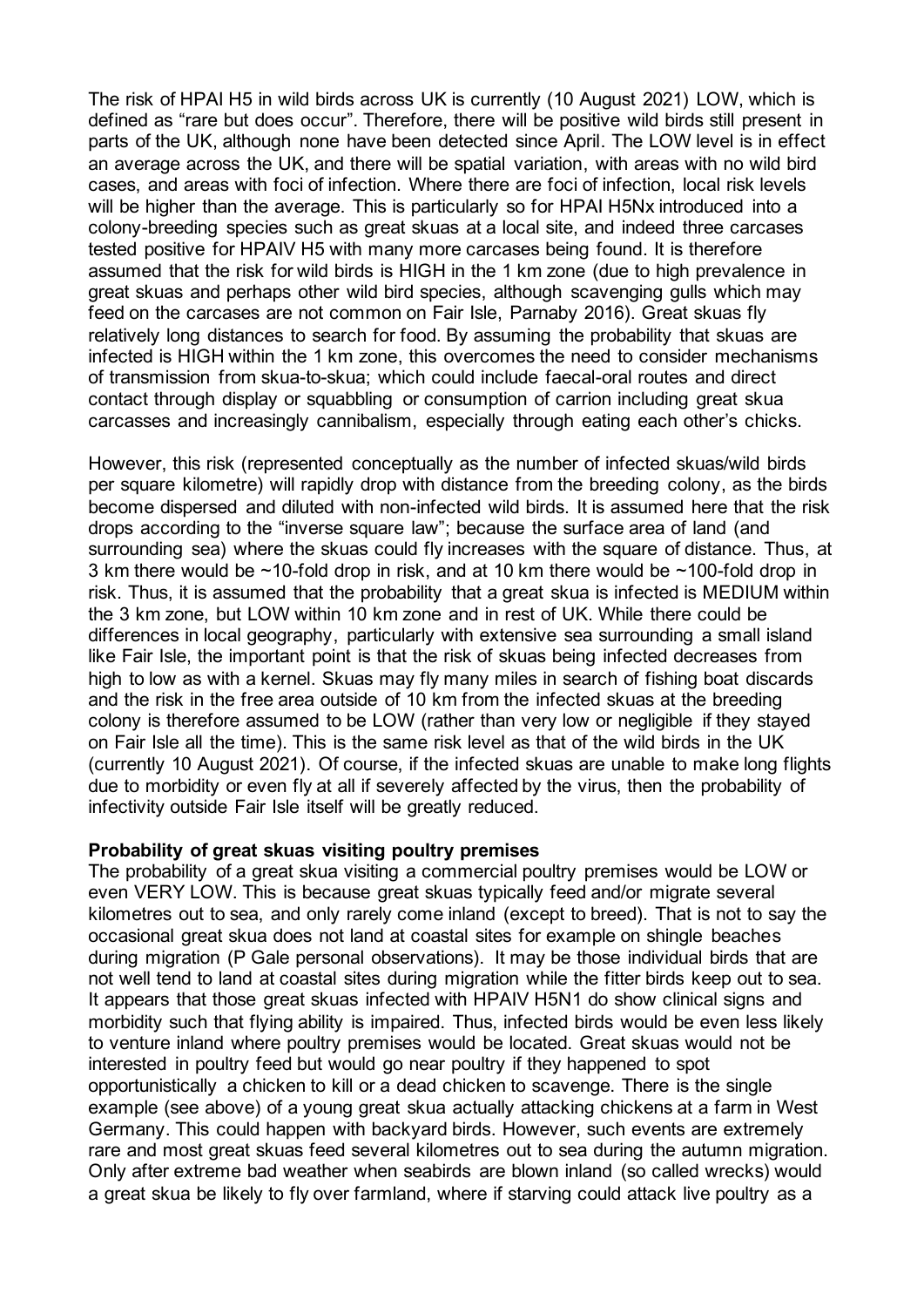last resort. It is assumed the probability of a great skua visiting a non-commercial backyard premises is LOW. On Fair Isle itself, great skuas would be unlikely to attack poultry because of the abundance of other food sources that are easier to predate and safer, being further away from human habitation. Clearly an HPAIV-infected great skua attacking live poultry would greatly increase the risk of exposure of the poultry to the virus, and even the skua just scavenging the carcase could leave HPAIV H5 infectivity in faeces in the vicinity. Unlike corvids, for example, which may be interested in chicken feed, a great skua would not attempt to put its beak through gaps in chicken wire, for example. It is assumed the probability of a great skua's visiting a commercial poultry premises is VERY LOW but LOW for a non-commercial backyard premises.

#### **Probability of direct or indirect contact between infected great skua and poultry based on biosecurity**

This can be interpreted as the probability that the virus gets through biosecurity at poultry establishment given the skua has made a visit.

The reduction in probability of exposure of poultry with sub-optimal biosecurity is 4-fold (EFSA 2017) i.e. MEDIUM probability of poultry exposure, given a skua visits the poultry premises.

The reduction in probability of exposure of poultry with stringent biosecurity is 44-fold (EFSA 2017) i.e. LOW probability of poultry exposure, given a skua visits the poultry premises.

It is assumed that commercial free-range is the same as with sub-optimal biosecurity for this rapid risk assessment, i.e. commercial free range with biosecurity does reduce the probability of bird contact by 4-fold (i.e. medium "probability of direct or indirect contact between an infected great skua and poultry").

In the case of non-commercial backyard poultry (which could be free-ranging), it is assumed that the probability of direct or indirect contact between the infected great skua and poultry, assuming an absence of biosecurity, is HIGH.

#### **Exposure assessment to poultry**

The risk of exposure of poultry on commercial premises within 1 km, 3km, 10 km and rest of UK is assessed to be VERY LOW for sub-optimal biosecurity (Table 1) and for stringent biosecurity (Table 2). This is because the probability that a great skua visits a poultry premises is very low. In the case of the great skua colony on Fair Isle, there are no commercial premises within 10 km. The risk of exposure to commercial poultry within 10 km of the colony is therefore NEGLIGIBLE with low uncertainty irrespective of the degree of biosecurity. The risk of exposure to poultry nearest commercial premises in the free area is VERY LOW, again with low uncertainty because the probability of a great skua being infected at such distances from the breeding colony is LOW in addition to the VERY LOW probability it would visit a commercial poultry premises. There is even less uncertainty in this VERY LOW exposure risk for commercial poultry with stringent biosecurity (Table 2) and it would actually be nearer NEGLIGIBLE.

The risk of exposure of poultry on a backyard premises with limited biosecurity within 1 km, 3km, 10 km and rest of UK is assessed to be LOW (Table 1). This is because the probability that a great skua visits a backyard poultry premises is low. The uncertainty in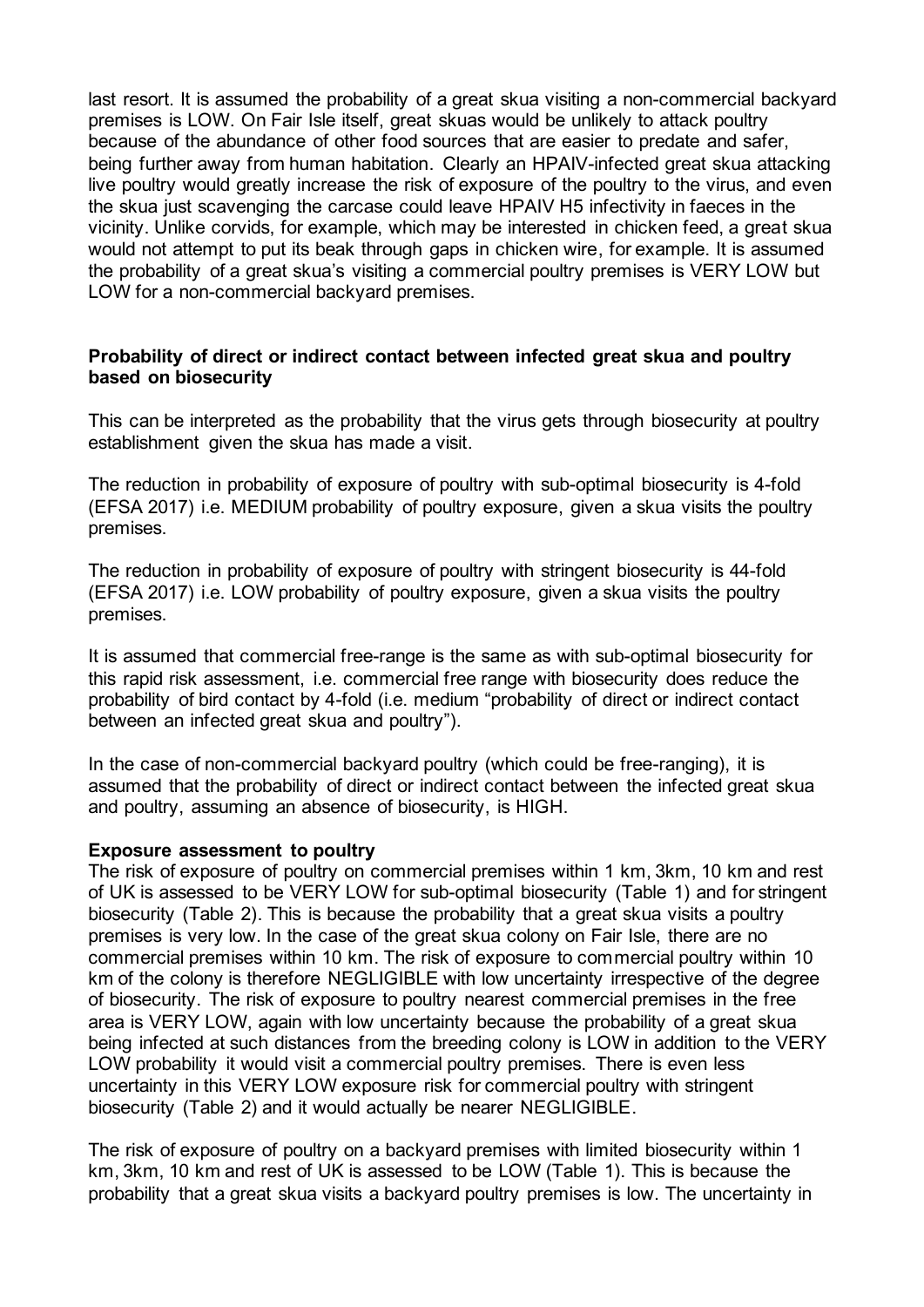this is MEDIUM. The uncertainty is also compounded by a lack of the information on the number of backyard premises on Fair Isle itself. Infection of the backyard poultry by great skuas through avian bridging species is unlikely because the common passerine bridging species such as common starling (*Sturnus vulgaris*), twite (*Linaria flavirostris*) and rock dove (*Columba livia*) which may contact backyard poultry are unlikely to come in contact with great skuas. Water bird bridging species such as ducks and geese that could be infected by great skuas while bathing are not common on Fair Isle in the summer and can be ignored. Unlike on the mainland UK, gull species tend to be migrants to Fair Isle (Parnaby 2016). Of the gull species breeding on Fair Isle, black-legged kittiwakes (*Rissa tridactyla*) breed in moderate numbers on the cliffs and feed on sandeels and do not mix with backyard poultry, while common gulls (*Larus canus*) are present in very low numbers (Shaw et al 2002, Parnaby 2016).

Table 1: Risk of exposure to commercial poultry premises with sub-optimal biosecurity, with HPAI H5Nx from great skuas in general (albeit dominated by great skuas from the infected breeding colony).

| Distance from<br>infected<br>breeding colony                                                                                                 | 1 <sub>km</sub> | 3 km       | <b>10 km</b>                                                                                      | Free area |
|----------------------------------------------------------------------------------------------------------------------------------------------|-----------------|------------|---------------------------------------------------------------------------------------------------|-----------|
| Probability great<br>skua is infected                                                                                                        | High            | Medium     | Low                                                                                               | Low       |
| Probability great<br>skua visits<br>poultry premises                                                                                         | Very low        | Very low   | Very low                                                                                          | Very low  |
| Probability<br>commercial<br>poultry present                                                                                                 | Negligible      | Negligible | Negligible                                                                                        | Very high |
| Probability of<br>direct or indirect<br>contact between<br>infected great<br>skua and<br>poultry,<br>assuming sub-<br>optimal<br>biosecurity | Medium          | Medium     | Medium                                                                                            | Medium    |
| Overall predicted<br>risk of exposure<br>to poultry from<br>great skuas*                                                                     | Negligible      | Negligible | Negligible                                                                                        | Very low  |
| Current (6<br><b>August 2021)</b><br>background risk<br>to poultry in GB<br>from all birds                                                   | LOW             | LOW        | LOW<br>*Calculated as lowest probability in the column according to matrix of Gale et al. (2009). | LOW       |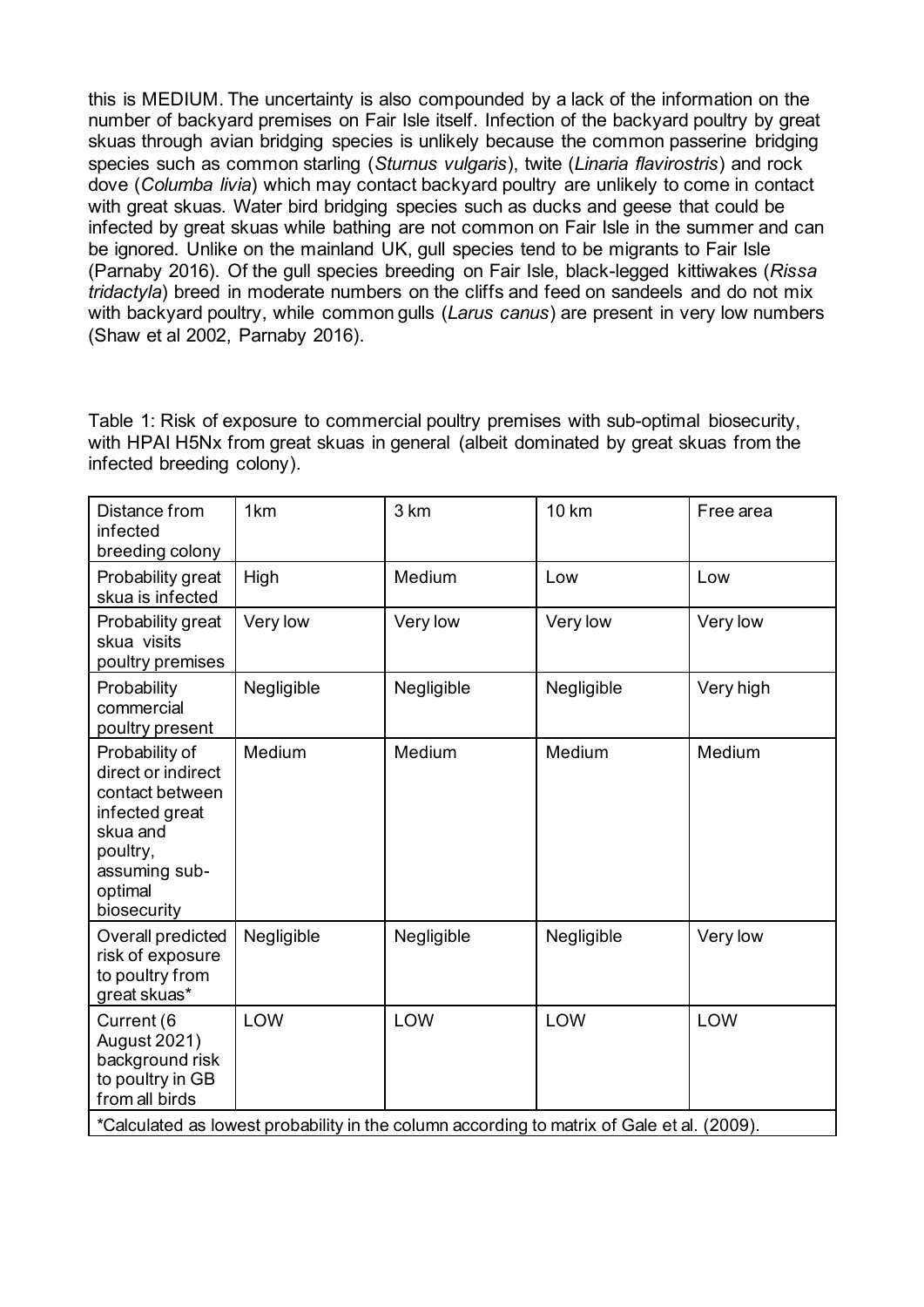Table 2: Risk of exposure to commercial poultry premises with stringent biosecurity, with HPAI H5Nx from great skua in general (albeit dominated by skuas from the infected breeding colony).

| Distance from<br>infected<br>breeding colony                                                                                              | 1 km       | 3 km       | <b>10 km</b>                                                                                      | Free area |
|-------------------------------------------------------------------------------------------------------------------------------------------|------------|------------|---------------------------------------------------------------------------------------------------|-----------|
| Probability great<br>skua is infected                                                                                                     | High       | Medium     | Low                                                                                               | Low       |
| Probability great<br>skua visits<br>poultry premises                                                                                      | Very low   | Very low   | Very low                                                                                          | Very low  |
| Probability<br>commercial<br>poultry present                                                                                              | Negligible | Negligible | Negligible                                                                                        | Very high |
| Probability of<br>direct or indirect<br>contact between<br>infected great<br>skua and<br>poultry,<br>assuming<br>stringent<br>biosecurity | Low        | Low        | Low                                                                                               | Low       |
| Overall predicted<br>risk of exposure<br>to poultry from<br>great skuas*                                                                  | Negligible | Negligible | Negligible                                                                                        | Very low  |
| Current (6<br><b>August 2021)</b><br>background risk<br>to poultry in GB<br>from all birds                                                | LOW        | LOW        | LOW<br>*Calculated as lowest probability in the column according to matrix of Gale et al. (2009). | LOW       |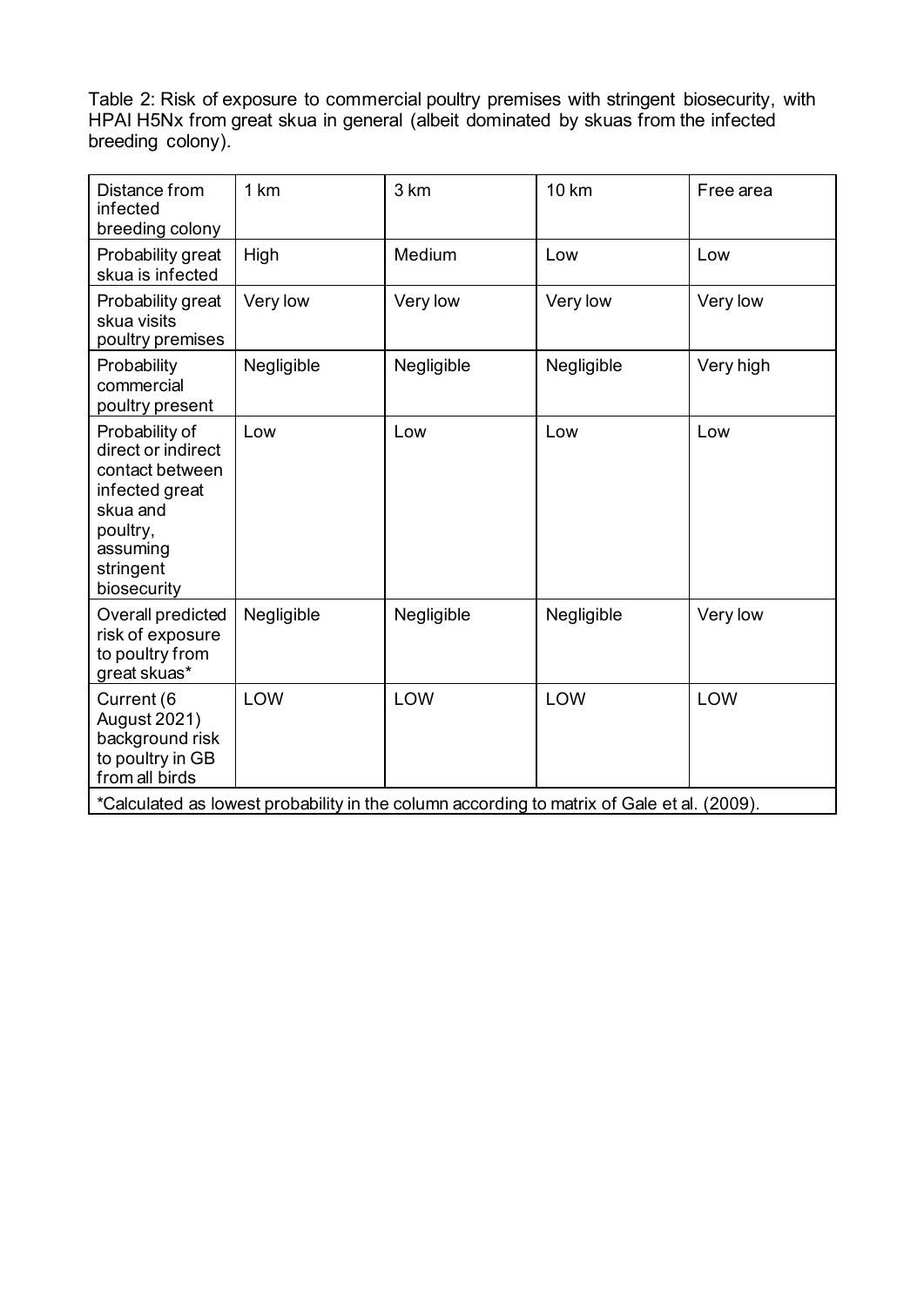Table 3: Risk of exposure to non-commercial backyard poultry premises with limited biosecurity, with HPAI H5Nx from great skuas in general (albeit dominated by great skuas from the infected breeding colony).

| Distance from<br>infected<br>breeding colony                                                                                    | 1 <sub>km</sub> | 3 km       | <b>10 km</b>                                                                                    | Free area |
|---------------------------------------------------------------------------------------------------------------------------------|-----------------|------------|-------------------------------------------------------------------------------------------------|-----------|
| Probability great<br>skua is infected                                                                                           | High            | Medium     | Low                                                                                             | Low       |
| Probability great<br>skua visits<br>backyard poultry<br>premises                                                                | Low             | Low        | Low                                                                                             | Low       |
| Probability non-<br>commercial<br>backyard poultry<br>present                                                                   | Very high       | Negligible | Negligible                                                                                      | Very high |
| Probability of<br>direct or indirect<br>contact between<br>infected great<br>skua and<br>poultry,<br>assuming no<br>biosecurity | High            | High       | High                                                                                            | High      |
| Overall predicted<br>risk of exposure<br>to poultry from<br>great skuas*                                                        | Low             | Negligible | Negligible                                                                                      | Low       |
| Current (6<br><b>August 2021)</b><br>background risk<br>to poultry in GB<br>from all birds                                      | LOW             | LOW        | LOW<br>*Calculated as lowest probability in the column according to matrix of Calculated (2000) | LOW       |

 $\,$ Calculated as lowest probability in the column according to matrix of Gale et al.  $(2009)$ .  $\,$ 

## <span id="page-13-0"></span>**Qualitative risk assessment for wild birds**

#### **Probability great skua targets live wild birds for food**

Based on the ecological considerations above, it is concluded that the probability of great skuas targeting live wild birds during the breeding season on Shetland is very high (Church et al. 2019). While seabird carcasses may be scavenged, they are already dead, and hence cannot be infected by the infected skua itself. Similarly freshly killed live birds (puffins and fulmars on Shetland) which although a larger part of the skua's diet, are dead end hosts for any virus and are not relevant here. For the purpose of the risk assessment here, kleptoparasitism is the wild bird contact of interest because the target bird survives and could potentially become infected from the contact with the skua. Although fishing boat discards and other seabirds are the main food sources, great skuas do regularly resort to kleptoparasitism from other seabirds for which the probability is assessed to be **medium** (occurs regularly) with low uncertainty.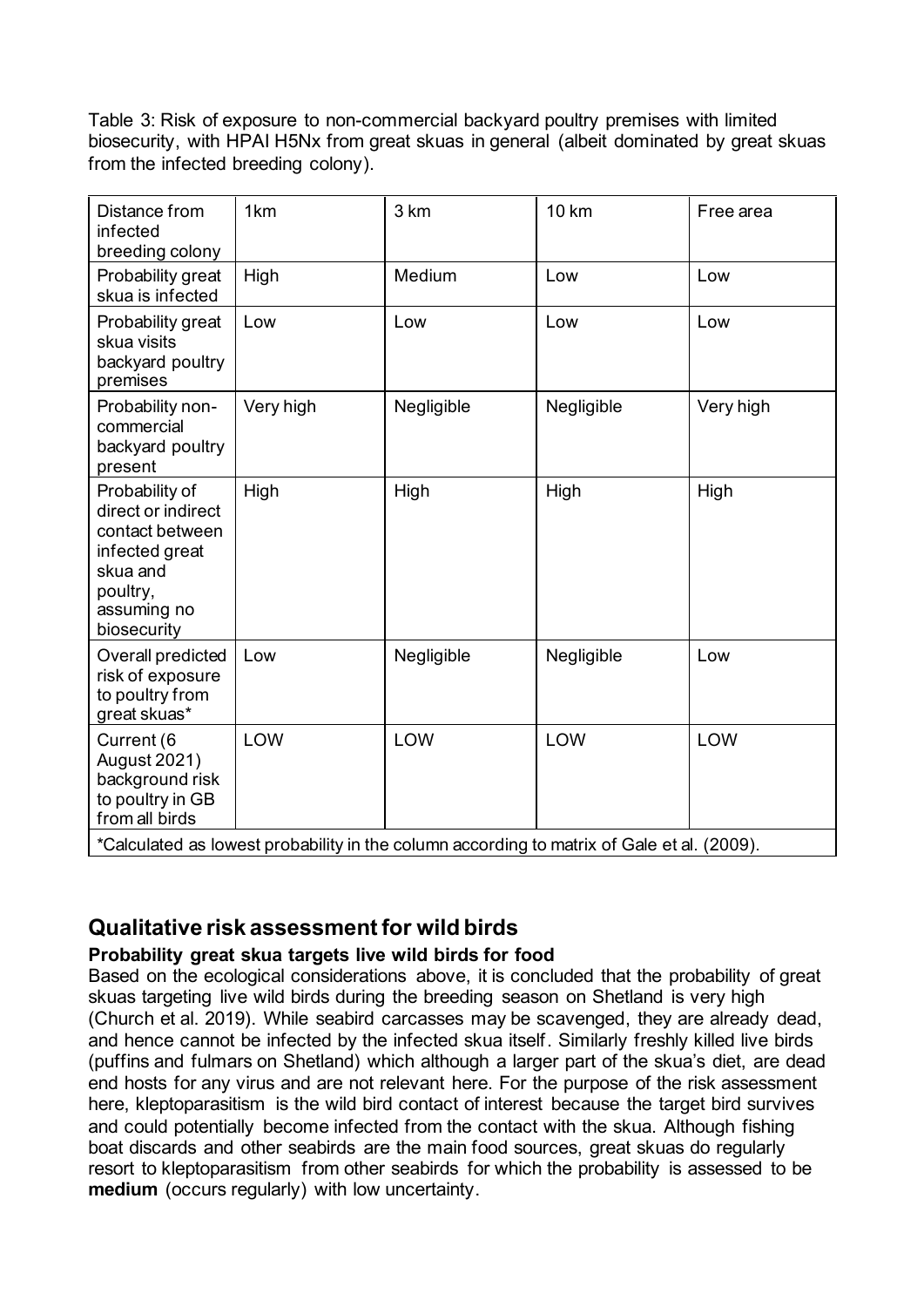#### **Probability of direct contact between great skua and live wild bird sufficient for transmission of HPAIV during kleptoparasitism**

Most kleptoparasitism by skuas involves aerial interception or chases. In some cases, the skua flies faster than its victim as with great skuas robbing gannets. The victim is usually harried for a period of several seconds or even minutes until it gives up its food, or the skua gives up the chase. Such chases may result in physical attack and in convoluted aerobactic manoeuvres. When the victim flies faster than the skua, the skua attacks headon causing the victim to brake, or they attack from above often with surprise. The great skua most often grabs the gannet's wing or tail to pitch it into the sea (Furness 1987). The gannet may then regurgitate its food before flying off unmolested, although gannets often fight back generally without success. It is therefore concluded the probability of direct contact between great skua and live wild birds during kleptoparasitism is **medium** particularly since a gannet would preen its feathers where the skua had pecked it. It is not clear whether individual skuas infected with HPAIV would be capable of the high speed chases required for kleptoparasitism, and the risk assessment here is therefore worst case.

#### **Exposure assessment to wild birds**

The probability of exposure to wild birds through kleptoparasitism by great skuas is estimated to be MEDIUM within 3 km of the breeding colony, but LOW at 10 km and beyond. (Table 4). There is medium uncertainty because it is not clear whether infected great skuas would be sufficiently fit to chase other birds. Furthermore, great skuas are aggressive, gregarious birds and may have contacts with other species and each other during disputes, feeding or bathing. They breed in extended colonies, eat each other's chicks and bathe together in close contact. The overall probability of infecting other birds including other great skuas within the 3 km zone is assessed to be MEDIUM (occurs regularly) overall with low uncertainty. This risk falls to LOW in the 10 km zone and the free area although this may be a worst case because infected great skuas may not be able to fly long distances.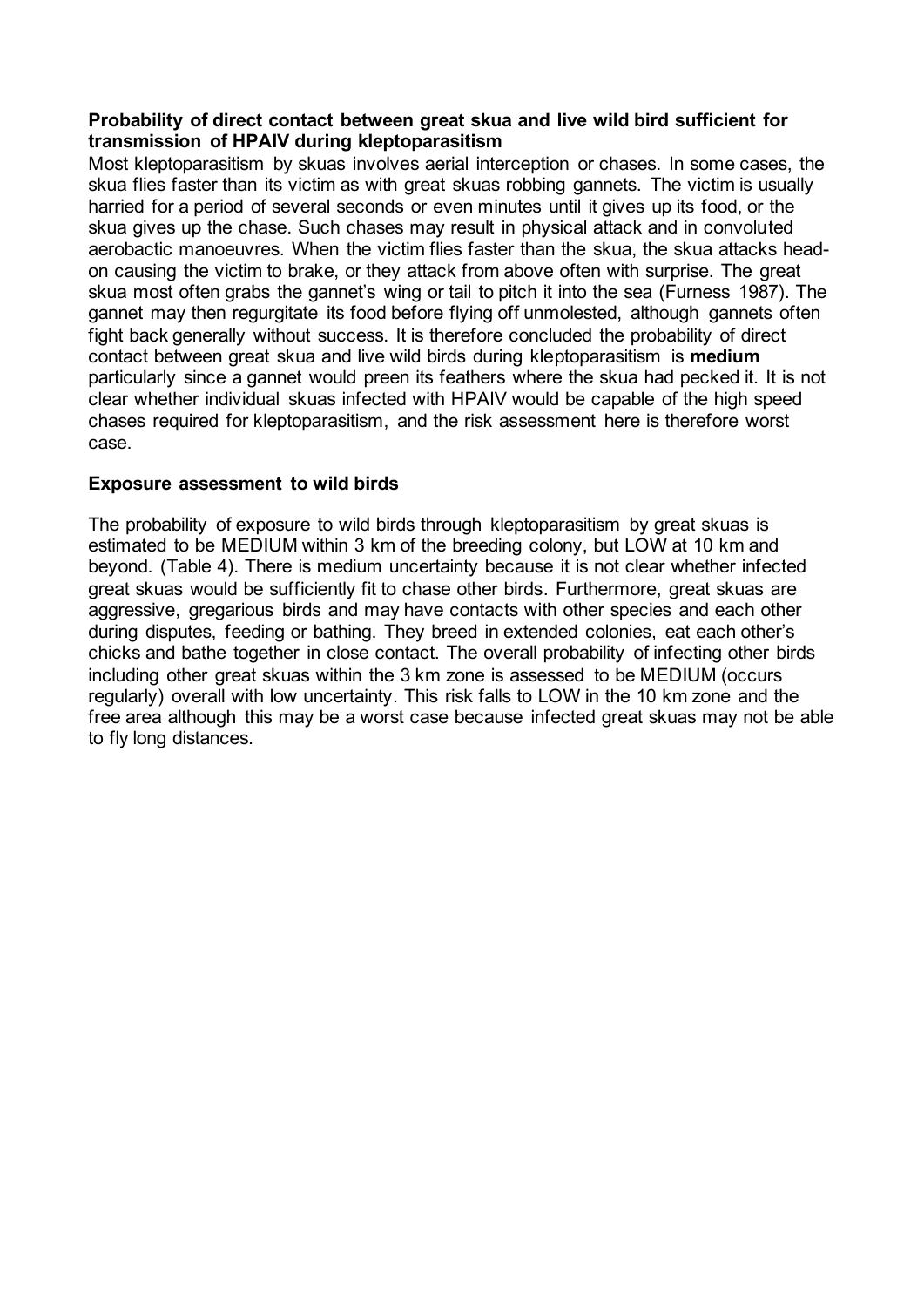Table 4: Risk of exposure to wild birds with HPAI H5Nx through kleptoparasitism by great skuas from the infected colony.

| Distance from<br>infected breeding<br>colony                                                                                                                 | 1km    | 3 km   | <b>10 km</b> | Free area |
|--------------------------------------------------------------------------------------------------------------------------------------------------------------|--------|--------|--------------|-----------|
| Probability great<br>skua is infected                                                                                                                        | High   | Medium | Low          | Low       |
| Probability great<br>skuas targets live<br>wild birds in<br>kleptoparasitism                                                                                 | Medium | Medium | Medium       | Medium    |
| Probability of<br>direct contact<br>between great<br>skua and live wild<br>bird sufficient for<br>transmission of<br><b>HPAIV</b> during<br>kleptoparasitism | Medium | Medium | Medium       | Medium    |
| Overall predicted<br>risk of exposure<br>to wild birds from<br>great skuas*                                                                                  | Medium | Medium | Low          | Low       |
| Current (6 August<br>2021)<br>background risk<br>of incursion of<br>HPAI H5 in UK<br>birds                                                                   | LOW    | LOW    | LOW          | LOW       |
| *Calculated as lowest probability in the column according to matrix of Gale et al. (2009).                                                                   |        |        |              |           |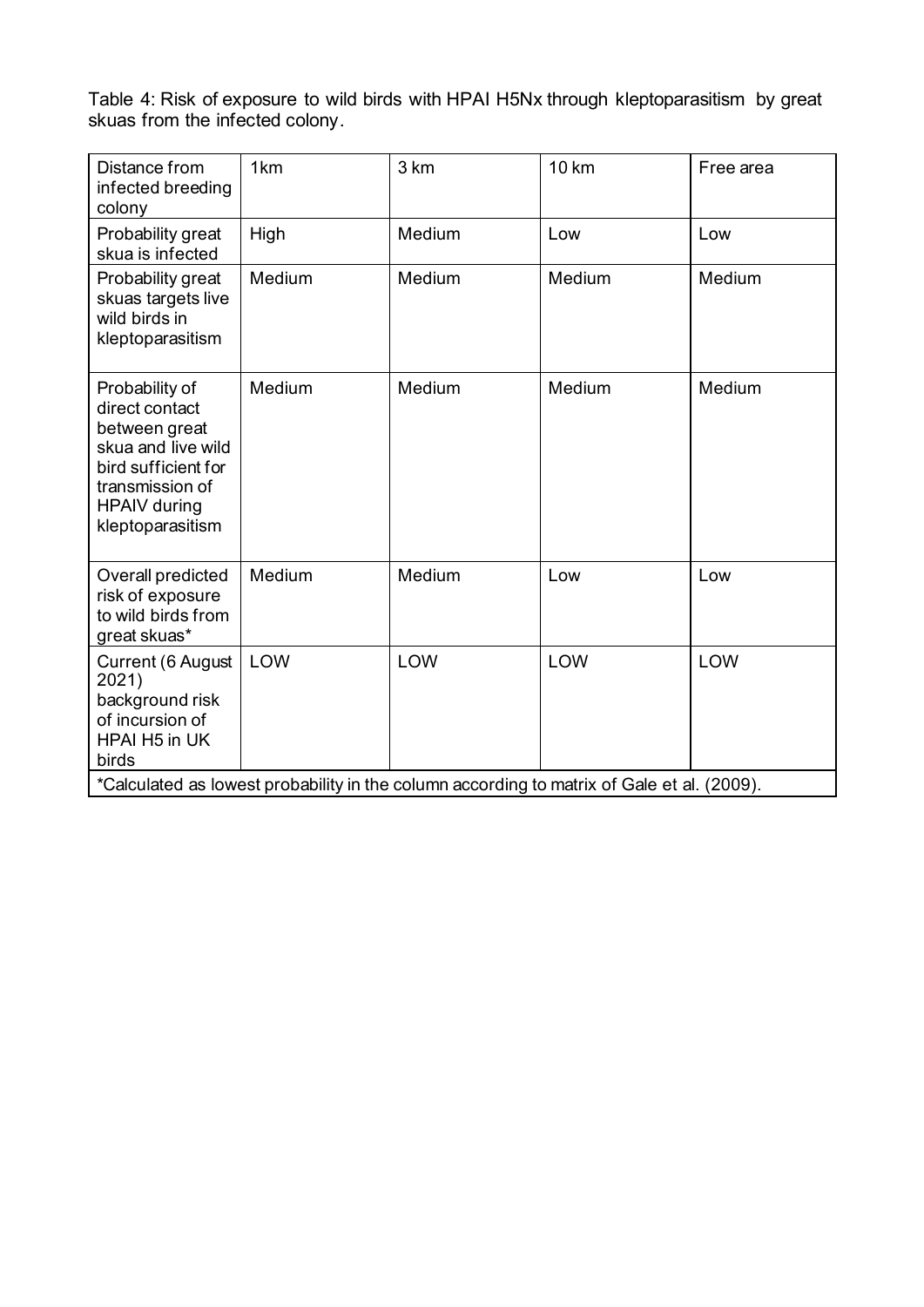## <span id="page-16-0"></span>**Conclusions**

- 1. The risk to commercial poultry from great skuas at the infected breeding colony in the potential 3 km and 10 km zones on Fair Isle is NEGLIGIBLE (with low uncertainty) because there are not any commercial poultry premises within 10 km of the great skua breeding colony. Even if commercial poultry were present in the potential 3 km and 10 km zones, the risk of exposure would be VERY LOW, reflecting the VERY LOW probability that a great skua would visit commercial poultry premises. The risk to commercial poultry outside the 10 km zone in the "free area" is VERY LOW with low uncertainty and lower than the current (10 Aug 2021) risk of exposure to poultry across the UK in general (that is LOW with sub-optimal biosecurity or with stringent biosecurity). Thus, the additional risk posed by the infected skuas in the breeding colony to commercial poultry is lower than that posed by other birds in all zones. This is mainly because great skuas are seabirds and do not generally come inland where commercial poultry houses are located.
- 2. The risk to any non-commercial backyard poultry within the potential 1km zone from the great skuas is LOW (medium uncertainty), reflecting the rare possibility that a great skua might scavenge a backyard bird carcase or even attack backyard poultry. Similarly, the risk to non-commercial backyard poultry in the "free area" (>10 km) is LOW but negligible in the 3km and 10 km zones which are in the sea.
- 3. It should be noted that transmission of HPAI to and between great skuas has never been reported before and may be very different from that in ducks and waterfowl. The risk to wild birds through kleptoparasitism by great skuas is MEDIUM (medium uncertainty). Similarly, the overall risk of spread to other wild birds (mainly other seabirds but also other great skuas) on Fair Isle is assessed to be MEDIUM (low uncertainty).